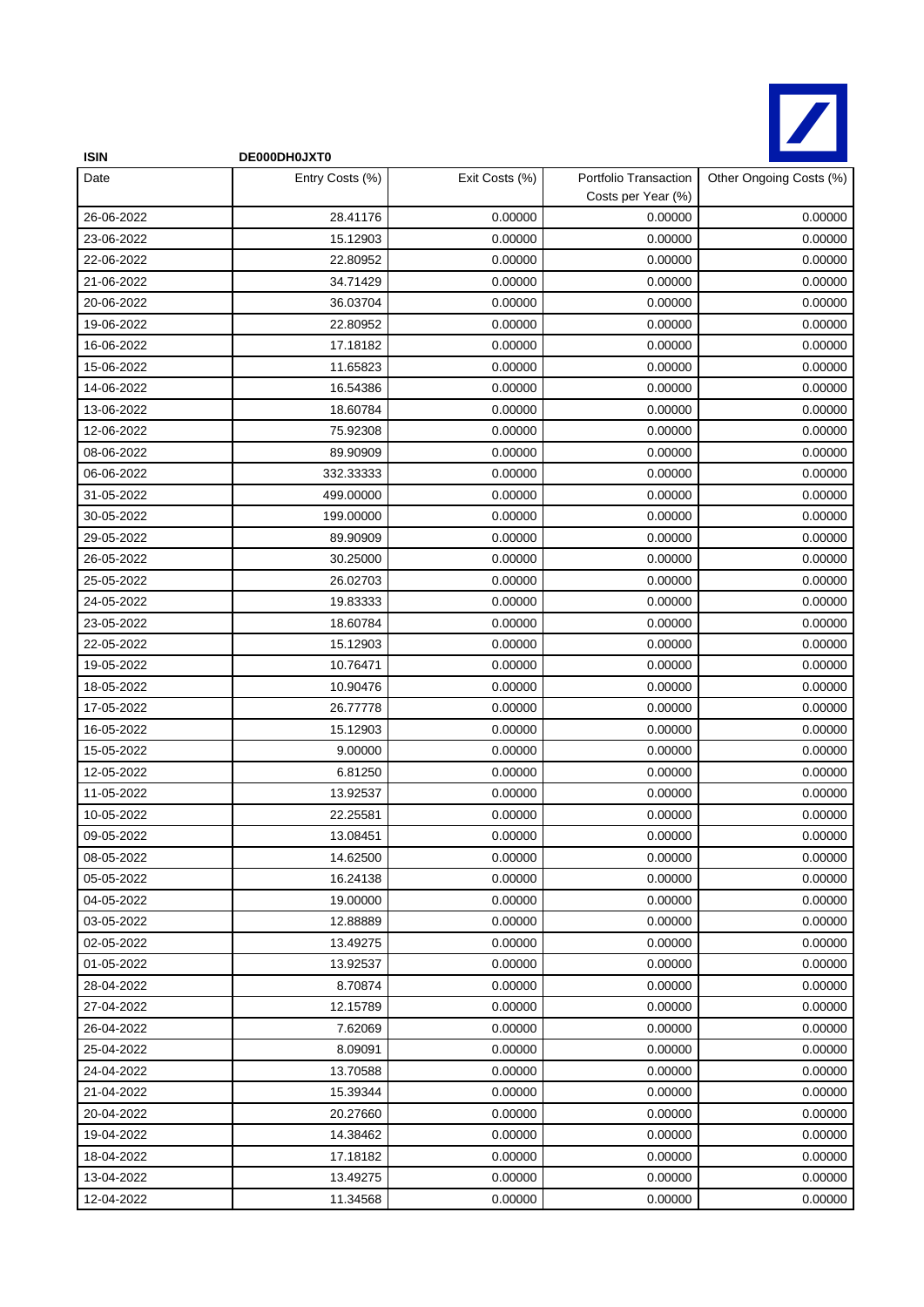| 11-04-2022 | 9.41667  | 0.00000 | 0.00000 | 0.00000 |
|------------|----------|---------|---------|---------|
| 10-04-2022 | 10.11111 | 0.00000 | 0.00000 | 0.00000 |
| 07-04-2022 | 9.52632  | 0.00000 | 0.00000 | 0.00000 |
| 06-04-2022 | 8.34579  | 0.00000 | 0.00000 | 0.00000 |
| 05-04-2022 | 9.98901  | 0.00000 | 0.00000 | 0.00000 |
| 04-04-2022 | 10.23596 | 0.00000 | 0.00000 | 0.00000 |
| 03-04-2022 | 7.62069  | 0.00000 | 0.00000 | 0.00000 |
| 31-03-2022 | 6.09220  | 0.00000 | 0.00000 | 0.00000 |
| 30-03-2022 | 6.40741  | 0.00000 | 0.00000 | 0.00000 |
| 29-03-2022 | 4.55556  | 0.00000 | 0.00000 | 0.00000 |
| 28-03-2022 | 6.69231  | 0.00000 | 0.00000 | 0.00000 |
| 25-03-2022 | 5.53595  | 0.00000 | 0.00000 | 0.00000 |
| 23-03-2022 | 5.75676  | 0.00000 | 0.00000 | 0.00000 |
| 22-03-2022 | 5.99301  | 0.00000 | 0.00000 | 0.00000 |
| 21-03-2022 | 4.37634  | 0.00000 | 0.00000 | 0.00000 |
| 18-03-2022 | 4.68182  | 0.00000 | 0.00000 | 0.00000 |
| 17-03-2022 | 5.06061  | 0.00000 | 0.00000 | 0.00000 |
| 16-03-2022 | 3.56621  | 0.00000 | 0.00000 | 0.00000 |
| 15-03-2022 | 2.86100  | 0.00000 | 0.00000 | 0.00000 |
| 14-03-2022 | 2.38983  | 0.00000 | 0.00000 | 0.00000 |
| 11-03-2022 | 2.95257  | 0.00000 | 0.00000 | 0.00000 |
| 10-03-2022 | 2.09598  | 0.00000 | 0.00000 | 0.00000 |
| 09-03-2022 | 1.27273  | 0.00000 | 0.00000 | 0.00000 |
| 08-03-2022 | 0.70068  | 0.00000 | 0.00000 | 0.00000 |
| 07-03-2022 | 0.54799  | 0.00000 | 0.00000 | 0.00000 |
| 04-03-2022 | 1.69542  | 0.00000 | 0.00000 | 0.00000 |
| 03-03-2022 | 1.95858  | 0.00000 | 0.00000 | 0.00000 |
| 02-03-2022 | 1.75482  | 0.00000 | 0.00000 | 0.00000 |
| 01-03-2022 | 2.49650  | 0.00000 | 0.00000 | 0.00000 |
| 28-02-2022 | 2.63636  | 0.00000 | 0.00000 | 0.00000 |
| 25-02-2022 | 2.18471  | 0.00000 | 0.00000 | 0.00000 |
| 24-02-2022 | 1.24215  | 0.00000 | 0.00000 | 0.00000 |
| 23-02-2022 | 2.50877  | 0.00000 | 0.00000 | 0.00000 |
| 22-02-2022 | 1.45700  | 0.00000 | 0.00000 | 0.00000 |
| 21-02-2022 | 1.61097  | 0.00000 | 0.00000 | 0.00000 |
| 18-02-2022 | 1.84091  | 0.00000 | 0.00000 | 0.00000 |
| 17-02-2022 | 1.42131  | 0.00000 | 0.00000 | 0.00000 |
| 15-02-2022 | 1.55754  | 0.00000 | 0.00000 | 0.00000 |
| 14-02-2022 | 1.16920  | 0.00000 | 0.00000 | 0.00000 |
| 09-02-2022 | 3.18410  | 0.00000 | 0.00000 | 0.00000 |
| 07-02-2022 | 3.00000  | 0.00000 | 0.00000 | 0.00000 |
| 04-02-2022 | 2.89105  | 0.00000 | 0.00000 | 0.00000 |
| 02-02-2022 | 2.58423  | 0.00000 | 0.00000 | 0.00000 |
| 01-02-2022 | 2.93701  | 0.00000 | 0.00000 | 0.00000 |
| 31-01-2022 | 3.06504  | 0.00000 | 0.00000 | 0.00000 |
| 27-01-2022 | 2.43643  | 0.00000 | 0.00000 | 0.00000 |
| 26-01-2022 | 2.03030  | 0.00000 | 0.00000 | 0.00000 |
| 21-01-2022 | 1.78552  | 0.00000 | 0.00000 | 0.00000 |
| 20-01-2022 | 2.35570  | 0.00000 | 0.00000 | 0.00000 |
| 19-01-2022 | 2.06748  | 0.00000 | 0.00000 | 0.00000 |
| 18-01-2022 | 2.96825  | 0.00000 | 0.00000 | 0.00000 |
| 17-01-2022 | 2.62319  | 0.00000 | 0.00000 | 0.00000 |
| 14-01-2022 | 1.92398  | 0.00000 | 0.00000 | 0.00000 |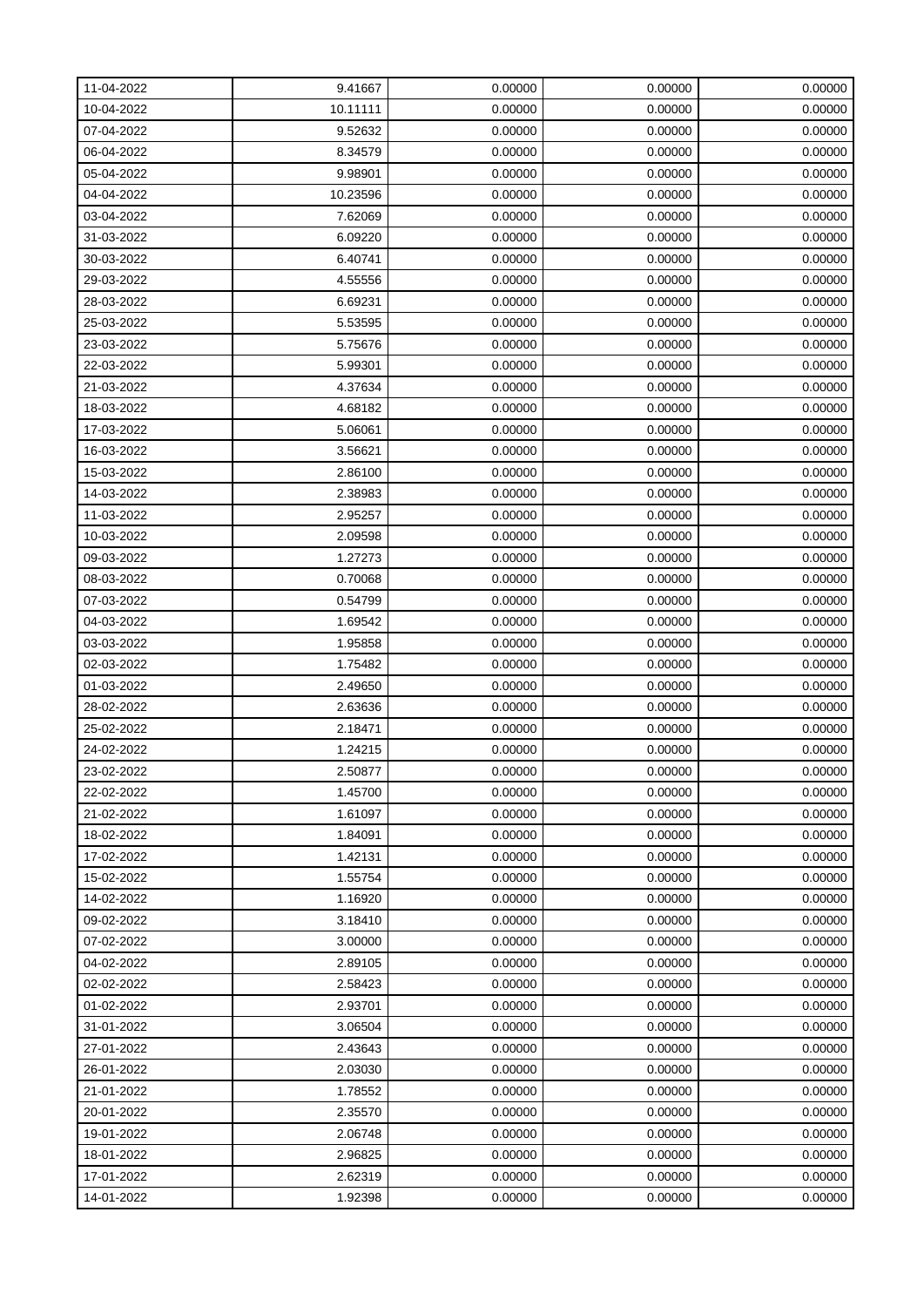| 13-01-2022 | 2.98406 | 0.00000 | 0.00000 | 0.00000 |
|------------|---------|---------|---------|---------|
| 12-01-2022 | 3.62963 | 0.00000 | 0.00000 | 0.00000 |
| 11-01-2022 | 3.13223 | 0.00000 | 0.00000 | 0.00000 |
| 06-01-2022 | 4.10204 | 0.00000 | 0.00000 | 0.00000 |
| 05-01-2022 | 4.61798 | 0.00000 | 0.00000 | 0.00000 |
| 04-01-2022 | 4.88235 | 0.00000 | 0.00000 | 0.00000 |
| 03-01-2022 | 4.15464 | 0.00000 | 0.00000 | 0.00000 |
| 30-12-2021 | 3.54545 | 0.00000 | 0.00000 | 0.00000 |
| 29-12-2021 | 3.71698 | 0.00000 | 0.00000 | 0.00000 |
| 28-12-2021 | 3.56621 | 0.00000 | 0.00000 | 0.00000 |
| 27-12-2021 | 3.11523 | 0.00000 | 0.00000 | 0.00000 |
| 23-12-2021 | 2.89105 | 0.00000 | 0.00000 | 0.00000 |
| 22-12-2021 | 2.50877 | 0.00000 | 0.00000 | 0.00000 |
| 21-12-2021 | 1.95858 | 0.00000 | 0.00000 | 0.00000 |
| 20-12-2021 | 1.60417 | 0.00000 | 0.00000 | 0.00000 |
| 17-12-2021 | 1.73224 | 0.00000 | 0.00000 | 0.00000 |
| 16-12-2021 | 2.06748 | 0.00000 | 0.00000 | 0.00000 |
| 15-12-2021 | 1.41546 | 0.00000 | 0.00000 | 0.00000 |
| 13-12-2021 | 1.34192 | 0.00000 | 0.00000 | 0.00000 |
| 09-12-2021 | 1.09644 | 0.00000 | 0.00000 | 0.00000 |
| 07-12-2021 | 0.93424 | 0.00000 | 0.00000 | 0.00000 |
| 03-12-2021 | 0.71527 | 0.00000 | 0.00000 | 0.00000 |
| 02-12-2021 | 0.51286 | 0.00000 | 0.00000 | 0.00000 |
| 01-12-2021 | 0.62075 | 0.00000 | 0.00000 | 0.00000 |
| 29-11-2021 | 0.04693 | 0.00000 | 0.00000 | 0.00000 |
| 26-11-2021 | 0.53139 | 0.00000 | 0.00000 | 0.00000 |
| 25-11-2021 | 1.63158 | 0.00000 | 0.00000 | 0.00000 |
| 24-11-2021 | 1.51889 | 0.00000 | 0.00000 | 0.00000 |
| 23-11-2021 | 1.68097 | 0.00000 | 0.00000 | 0.00000 |
| 22-11-2021 | 1.35849 | 0.00000 | 0.00000 | 0.00000 |
| 18-11-2021 | 1.59067 | 0.00000 | 0.00000 | 0.00000 |
| 17-11-2021 | 1.86533 | 0.00000 | 0.00000 | 0.00000 |
| 11-11-2021 | 1.94985 | 0.00000 | 0.00000 | 0.00000 |
| 09-11-2021 | 1.89855 | 0.00000 | 0.00000 | 0.00000 |
| 08-11-2021 | 2.15457 | 0.00000 | 0.00000 | 0.00000 |
| 05-11-2021 | 2.03951 | 0.00000 | 0.00000 | 0.00000 |
| 04-11-2021 | 2.46021 | 0.00000 | 0.00000 | 0.00000 |
| 02-11-2021 | 1.68817 | 0.00000 | 0.00000 | 0.00000 |
| 01-11-2021 | 1.83286 | 0.00000 | 0.00000 | 0.00000 |
| 28-10-2021 | 1.62467 | 0.00000 | 0.00000 | 0.00000 |
| 27-10-2021 | 1.92398 | 0.00000 | 0.00000 | 0.00000 |
| 26-10-2021 | 2.08642 | 0.00000 | 0.00000 | 0.00000 |
| 25-10-2021 | 1.96736 | 0.00000 | 0.00000 | 0.00000 |
| 21-10-2021 | 1.62415 | 0.00000 | 0.00000 | 0.00000 |
| 20-10-2021 | 1.76642 | 0.00000 | 0.00000 | 0.00000 |
| 14-10-2021 | 1.92486 | 0.00000 | 0.00000 | 0.00000 |
| 11-10-2021 | 1.44188 | 0.00000 | 0.00000 | 0.00000 |
| 10-10-2021 | 1.15942 | 0.00000 | 0.00000 | 0.00000 |
| 05-10-2021 | 1.05106 | 0.00000 | 0.00000 | 0.00000 |
| 30-09-2021 | 0.94742 | 0.00000 | 0.00000 | 0.00000 |
| 29-09-2021 | 1.21972 | 0.00000 | 0.00000 | 0.00000 |
| 27-09-2021 | 1.05822 | 0.00000 | 0.00000 | 0.00000 |
| 26-09-2021 | 0.88342 | 0.00000 | 0.00000 | 0.00000 |